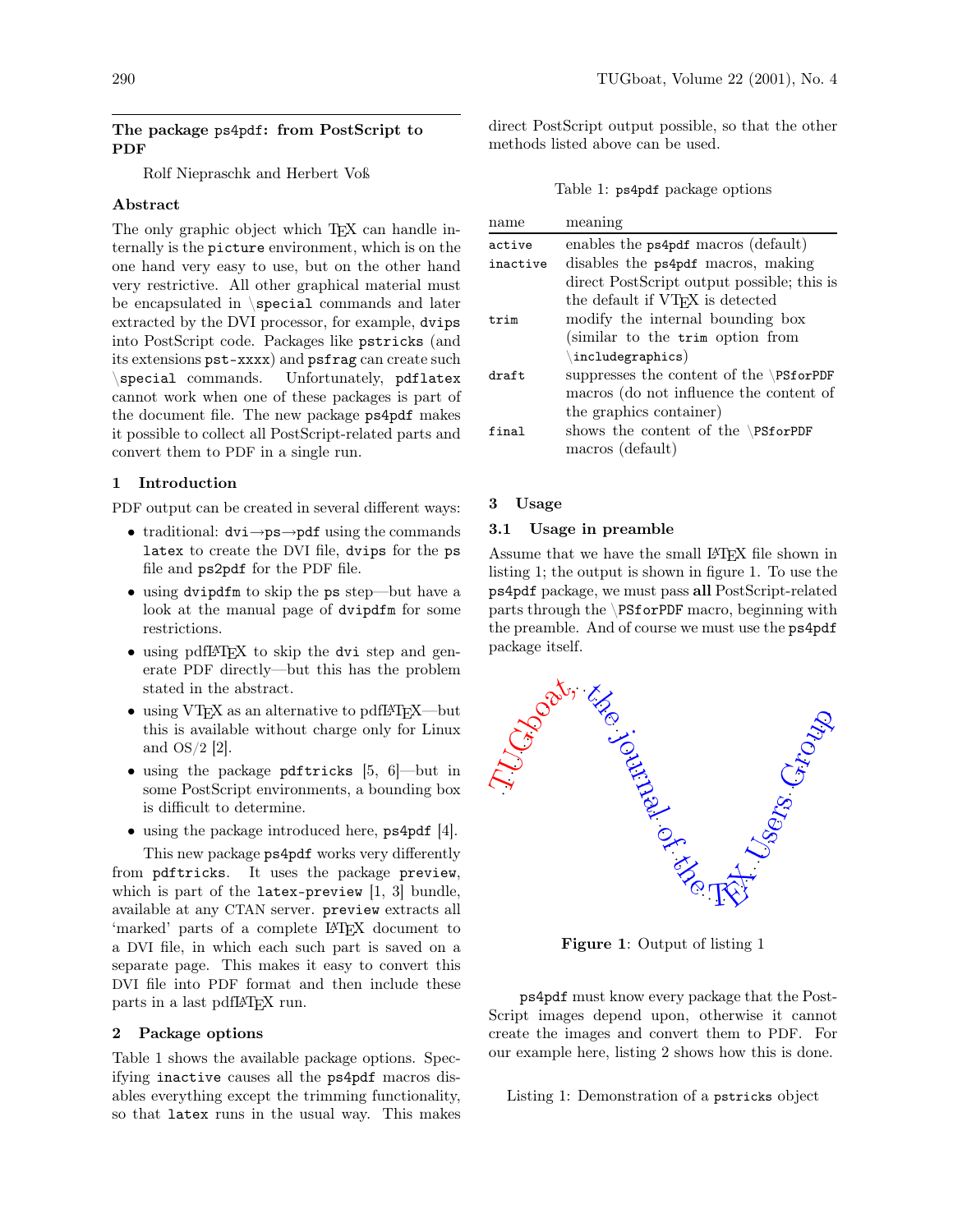| $\triangleright$ graphics container creation: |                                                            |
|-----------------------------------------------|------------------------------------------------------------|
| latex file.tex                                | LAT <sub>F</sub> X run                                     |
| dvips -Ppdf -o file-pics.ps file.dvi          | dvips run to convert the DVI file to PostScript            |
| ps2pdf file-pics.ps file-pics.pdf             | ps2pdf run to convert the PostScript file to<br><b>PDF</b> |
| $\triangleright$ document creation:           |                                                            |
| pdflatex file.tex                             | first pdfl#T <sub>F</sub> X run                            |
| bibtex file                                   | BIBT <sub>F</sub> X run                                    |
| $\  \ $                                       | any other additional runs (for example: glos-              |
|                                               | sary)                                                      |
| pdflatex file.tex                             | second (and last) pdfIAT <sub>F</sub> X run                |

<span id="page-1-2"></span>Table 2: The command sequence from PostScript to PDF

```
1 \documentclass{article}
2 \usepackage{pst-plot}
3 \usepackage{pst-text}
4 \begin{document}
5 \psset{unit=1cm}
6 \begin{pspicture}(-0.25,-2.25)(6.25,2.25)
7 \pstextpath[linestyle=none]%
8 {\psplot[linewidth=1pt,%
9 linestyle=dotted, %10 plotpoints=300, %
11 xunit=0.015, %
12 yunit=2]{0}{400}{x sin}}
13 {\LARGE TUGboat, the journal
14 of the \TeX{} Users Group}
15 \end{pspicture}%
16 \end{document}
```
<span id="page-1-0"></span>Listing 2: Using \PSforPDF in the preamble

```
1 \documentclass{article}
2 \usepackage{ps4pdf}
3 \PSforPDF{%--- BEGIN PSforPDF
4 \usepackage{pst-plot}%
5 \usepackage{pst-text}%
6 }%--- END PSfor PDF
```
## 3.2 Usage in document body

For the user, there is no difference between using ps4pdf in the preamble or in the text part of the document: any PostScript-related material must be passed to the \PSforPDF macro. Only internally are these separate parts of the document handled in different ways. Thus, listing [1](#page-0-1) is changed to what we have in listing [3.](#page-1-1)

<span id="page-1-1"></span>Listing 3: Using \PSforPDF in the body

```
1 \begin{document}
```
- 2 \PSforPDF{%--- BEGIN PSforPDF
- 3 \psset{unit=1cm}
- 4 \begin{pspicture}(-0.25,-2.25)(6.25,2.25)
- 5 [ ... ]
- 6 \end{pspicture}%
- 7 }%--- END PSforPDF
- 8 \end{document}

## 4 Implementation

ps4pdf is part of the process shown in table [2,](#page-1-2) which can also be encapsulated as a shell script (listing [4\)](#page-1-3).

<span id="page-1-3"></span>Listing 4: Shell script implementing table [2](#page-1-2)

```
1 #!/bin/sh
```
- 2 # build a pdf file with PostScript code
- 3 # Herbert Voss 2003-03-10
- 4 # usage: ps4pdf.sh file (without suffix tex)
- 5 latex \$1.tex
- 6 dvips -Ppdf -o \$1-pics.ps \$1.dvi
- 7 ps2pdf \$1-pics.ps \$1-pics.pdf
- 8 pdflatex \$1.tex
- 9 bibtex \$1
- 10 pdflatex \$1.tex
	- In the first LATFX run, preview-latex extracts all objects which are included as a argument to \PSforPDF, and saves them into <file>.dvi. Each object is on its own page.
	- This object file is then converted into a Post-Script file with dvips. The -Ppdf option tells dvips to load the config file for PDFrelated output. dvips creates the new file <file>-pics.ps.
	- This PostScript file <file>-pics.ps is then converted into the corresponding PDF file with ps2pdf (a front end to Ghostscript).